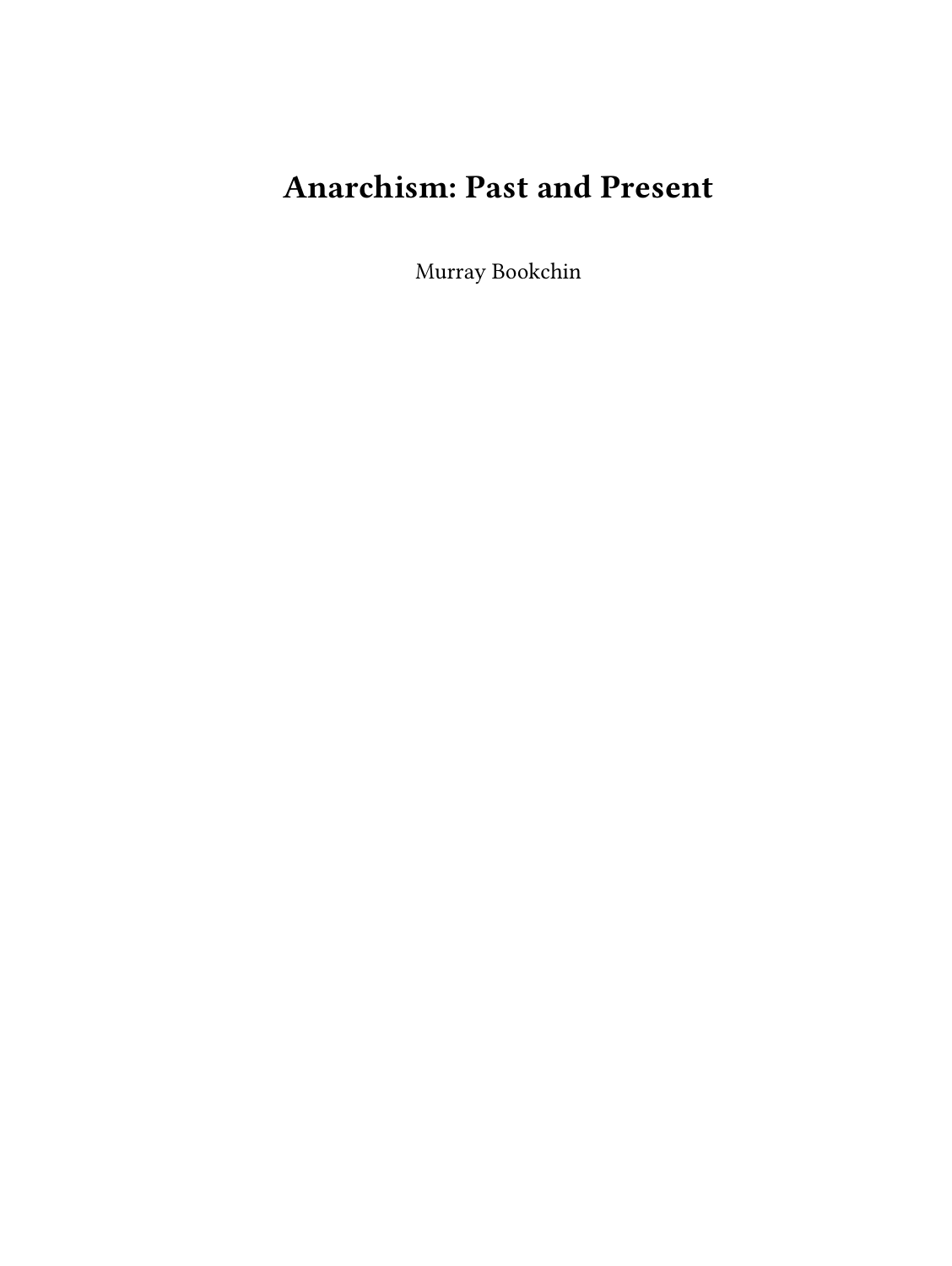## **Contents**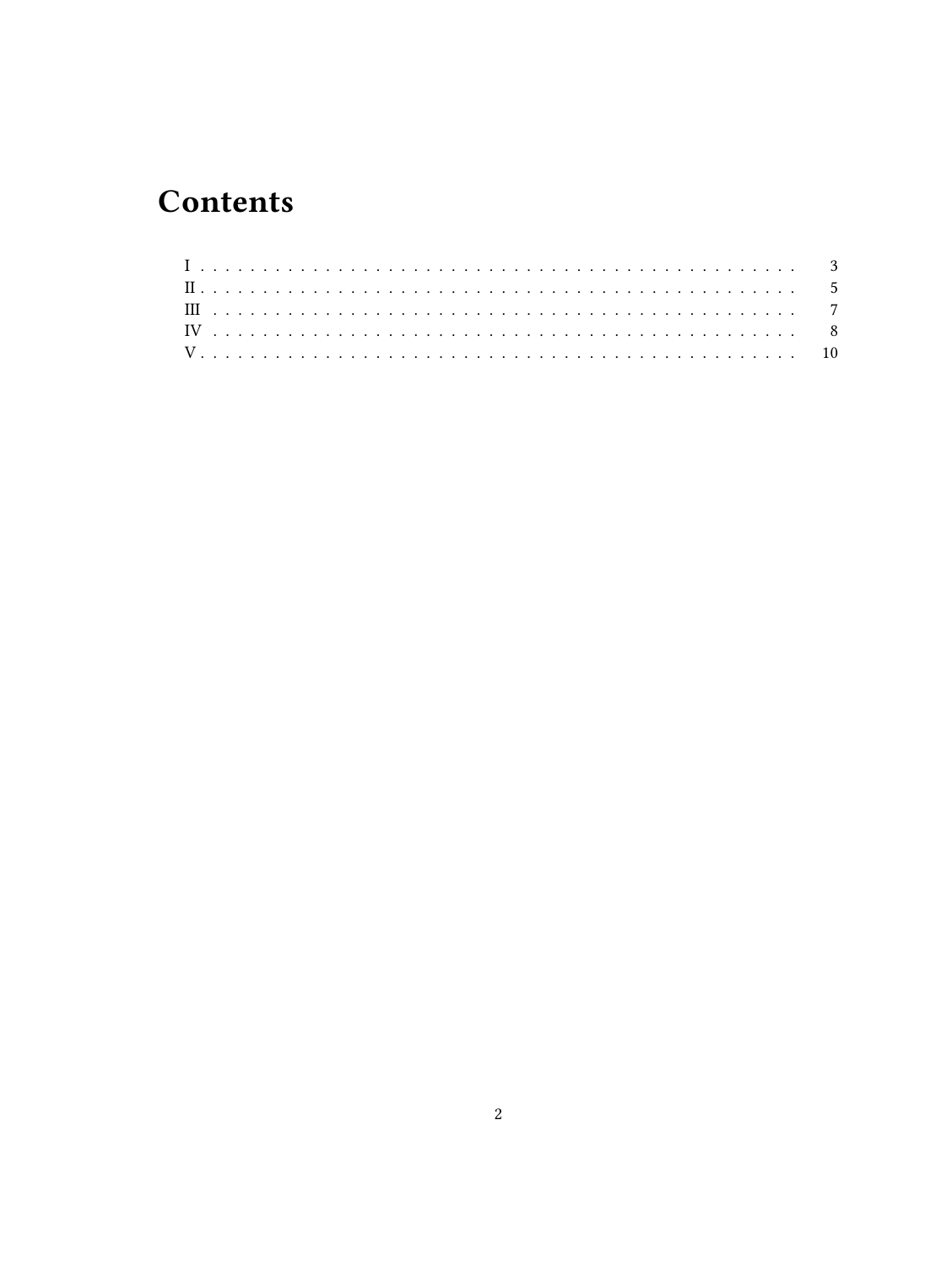Note: The following issue of *COMMENT* was presented as a lecture to the Critical Theory Seminar of the University of California at Los Angeles on May 29, 1980. My remarks are intended to emphasize the extreme importance today of viewing Anarchism in terms of the changing social contexts of our era — not as an ossified doctrine that belongs to one or another set of European thinkers, valuable as their views may have been in their various times and places. Today, more than ever, the viability of Anarchism in America will depend upon its ability to speak directly  $-$  in the language of the American people and to living problems of the American people — rather than to resurrect ideas, expressions, slogans and a weary vernacular that belong to eras past. This is not to deny the internationalist spirit of Anarchism or its historical continuity, but rather to stress the need to solidarize with libertarian traditions and concepts that are clearly relevant to dominated peoples in the areas — conceived in terms of place, time, and forms — in which libertarian movements function.

### <span id="page-2-0"></span>**I**

There is a grave danger that Anarchism may be dealt with simplistically, the way we deal with most radical "isms" today — as a fixed body of theory and practice that so often reduces Socialism to the textual works of Marx and Engels and their acolytes. I do not mean to deny the generic meaning of terms like "Socialism."There are many types of Socialisms ranging from the utopian to the Leninist, from the ethical to the scientific. I simply wish to stake out the same claim for Anarchism. We must always remember that there are also many forms of Anarchism, notably anarchosyndicalism, anarcho-individualism, anarcho-collectivism, anarcho-communism, and, amusingly enough, anarcho-Bolshevism if I read the history of the Spanish Anarchist movement correctly. These Anarchist theories and movements have been burdened by all the intramural conflicts we encounter between Socialists, albeit in a less bloody and lethal form.

What really concerns me with the wide range of Anarchisms, however, goes well beyond the generic character of the term. I cannot stress strongly enough that Anarchism not only encompasses a wide variety of theories and movements but more importantly it has a very rich historical genesis and development. This is crucial to an understanding of what I have to say. More so than any radical movement with which we are familiar, Anarchism is a profoundly social movement as distinguished from the usual political movements we associate with The Left. Its vitality, its theoretical form, indeed its very raison d'etre stem from its capacity to express the millenia-long aspirations of peoples to create their own egalitarian or, at least, self-administered social structures, their own forms of human consociation by which they can exercise control over their lives. In this sense, Anarchism really constitutes a folk or people's social philosophy and practice in the richest sense of the term, just as the folk song constitutes the emotional expression of a people in their esthetic or spiritual depths. The Hellenic origins of the terms anarche or "no rule" should not deceive us into thinking that it can be readily placed in the academic spectrum of social ideas. Historically, Anarchism has found expression in non-authoritarian clans, tribes and tribal federations, in the democratic institutions of the Athenian polis, in the early medieval communes, in the radical Puritan congregations of the English Revolution, in the democratic town meetings that spread from Boston to Charleston after 1760, in the Paris Commune of 1871, the soviets of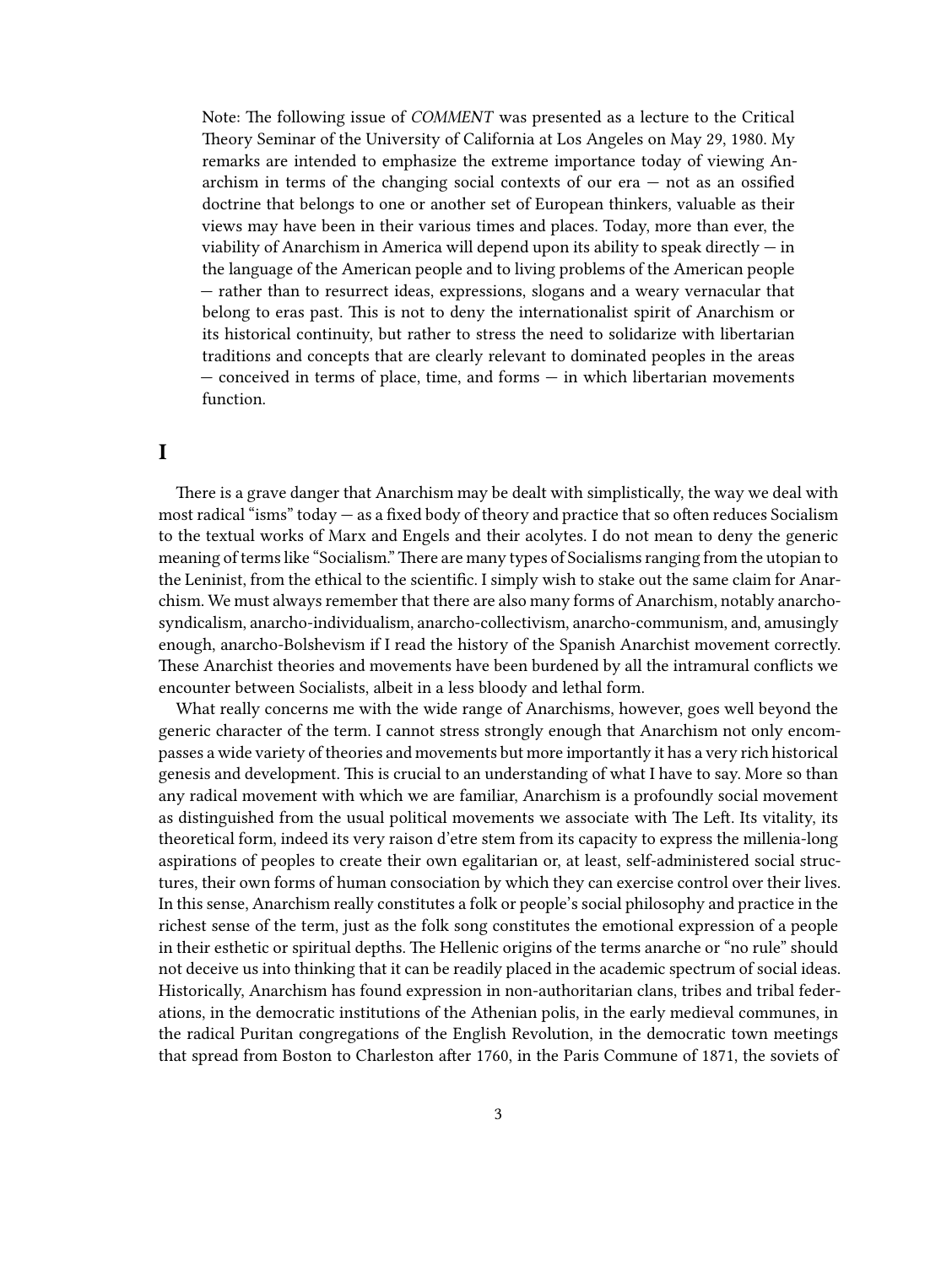1905 and 1917, the Anarchist pueblos, barrios, and worker-controlled shops of the Spanish Revolution of 1936 — in short, in the self-directed, early and contemporary, social forms of humanity that have institutionally involved people in face-to-face relations based on direct democracy, self-management, active citizenship, and personal participation.<sup>1</sup> It is within this electric public sphere that the Anarchist credo of direct action finds its real actualization. Indeed, direct action not only means the occupation of a nuclear power plant site but less dramatic, often prosaic, and tedious forms of self-management that involve patience, commitment to democratic procedures, lengthy discourse, and a decent respect for the opinions of others within the same community.

This institutional framework and sensibility is the authentic mileau of Anarchism, its very protoplasm. The theories that emerge from the activity of this protoplasm are the forms of selfreflexive rationality that give it coherence and consciousness. To my thinking, the "Digger" Winstanley, the Enrage Varlat, the artisan Proudhon, the worker Pelloutier, and the Russian intellectuals Bakunin and Kropotkin voice at various levels of consciousness different, often clearly delineable, phases of humanity's organic evolution toward freedom. One can often associate these individuals or the ideas they developed with the actual development of the popular social forms from which they emerged or to which they gave ideological coherence. Thus one can justifiably associate Winstanley's ideas with the agrarian Anarchism of the yeoman communities in seventeenth-century England, Varlat with the urban neighborhood Anarchism of the revolutionary sections and Enrage movement of Paris in 1793, Proudhon with the artisan Anarchism of craftspeople in pre-industrial France, Bakunin's anarcho-collectivism with the peasant villages of Russia and Spain, Pelloutier's anarcho-syndicalism, with the industrial proletariat and emerging factory system and, perhaps most prophetically, Kropotkin's anarcho-communism with our own era, a body of theory that readily lends itself to the ecological, decentralist, technological, and urban issues that have come to the foreground of social life today.

The anti-statist and anti-political views of these Anarchist thinkers should not obscure the positive content of their views and their roots. The Marxian notion that human "socialization" reaches its most advanced historical form with bourgeois society — a society that strips humanity of its remaining biosocial trappings — would have been emphatically rejected by these Anarchists if only on the intuitive grounds that society can never be totally denatured. As I have argued elsewhere (see my "Beyond Neo-Marxism" in *Telos*, No. 36), society never frees itself of its natural matrix, even in the internal relations between individuals. The actual issue, if one is to learn from the ecological problems of our time, is the nature of that nature in which society is rooted — organic (as was the case in many precapitalist communities) or inorganic (as is the case in market society). The clan, tribe, polis, medieval commune, even the Parisian sections, the Commune, certainly the village and decentralized towns of the past, were rooted in bio-social relations. Market society with its atomization, competition, total objectification of the individual and her or his labor-power — not to speak of the bureaucratic sinews that hold this lifeless struc-

<sup>&</sup>lt;sup>1</sup> It would be well, at this point, to stress that I am discussing the institutional structure of the social forms cited above. That they all variously may have excluded women, strangers, often non-conformists of various religious and ethnic backgrounds, not to speak of slaves and people lacking property, does not diminish humanity's capacity to recreate them on more advanced levels. Rather, it indicates that despite their historical limitations, such structures were both possible and functional, often with remarkable success. A free society will have to draw its content from the higher canons of reason and morality, not from — "models" that existed in the past. What the past recovers and validates is the human ability to approximate freedom, not the actualization of freedom in the fullness of its possibilities.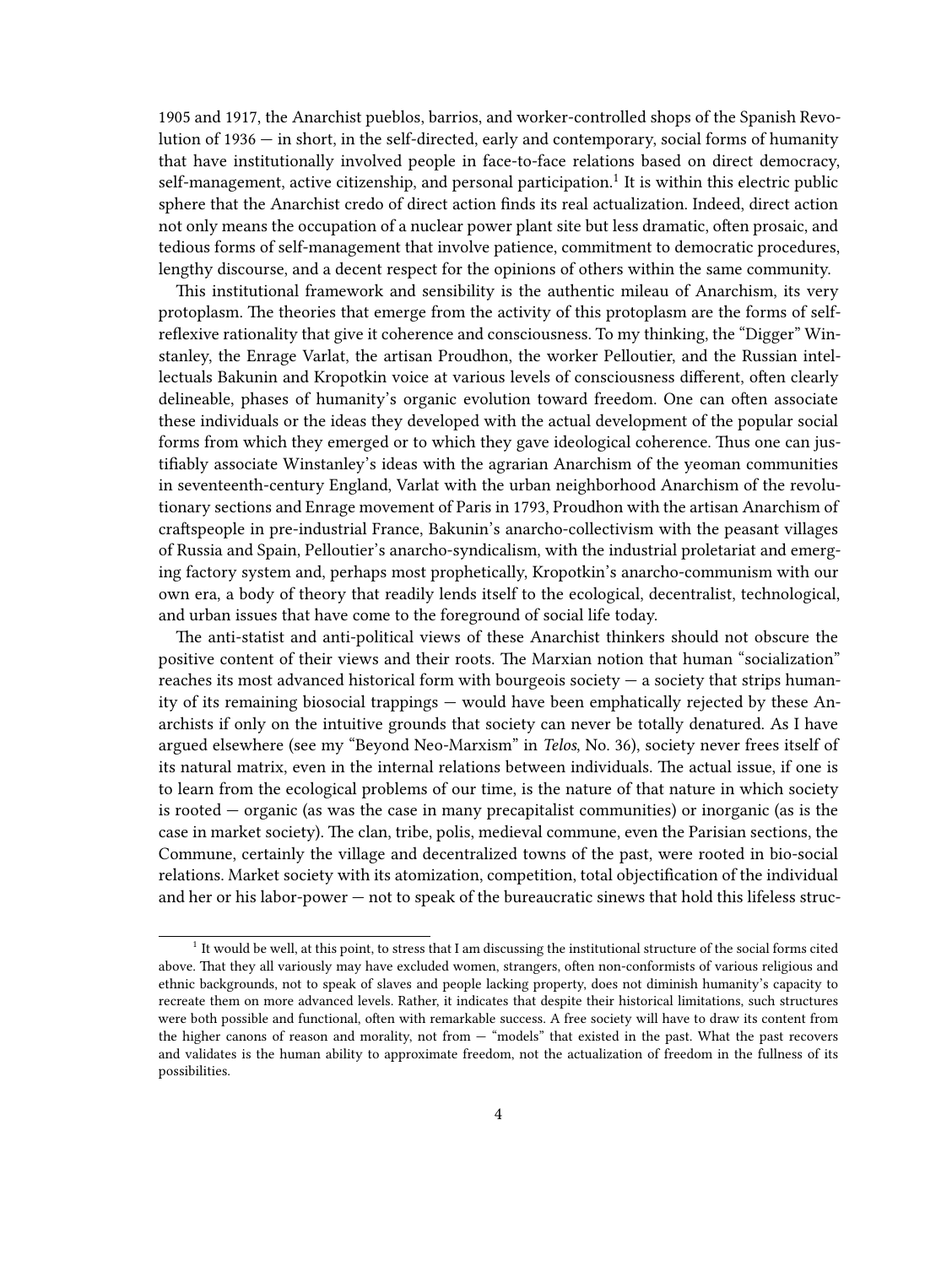ture together, the concrete, steel, and glass cities and suburbs that provide its environments, and quantification that permeates every aspect of its activity  $-$  all of these not only deny life in the biological and organic sense but reduce it to its molecular components in the physical and inorganic sense. Bourgeois society does not achieve society's domination of nature; rather, it literally desocializes society by making it an object to be appropriated by inorganic nature, by the bourgeois in his inner being and his social being. The bureaucracy colonizes the social institutions of humanity; the concrete city, the organic relations of nature; cybernetics and the mass media, the individual's personality; in short, market "society" colonizes every aspect of personal and social life.

I cannot emphasize too strongly the umbilical cord that unites organic societies, in the sense and with the qualifications I have described them, with Anarchist theories and movements. Nor can I desist from noting the extent to which Marxism, by contrast, is linked to the most inorganic of all human structures, the state — and at other layers of hierarchy, with that most inorganic of all oppressed classes, the proletariat and such institutionalized forms of centralized power as the factory, the party, and the bureaucracy. That the very "universality" of the proletariat that Marx celebrates in the form of its dehumanization by capital, its association with a technological framework based on centralization, domination, and rationalization which presumably render it into a revolutionary force reveals the extent to which Marx's own theoretical corpus is rooted in bourgeois ideology in its least self-reflexive form. For this "universality" as we can now see celebrates the "hollowing out" of society itself, its increasing vulnerability to bureaucratic manipulation in industry and politics by capital and trade unions. "Schooled" by the nuclear family, by vocational supervisors, by the hierarchical factory structure, and by the division of labor, the "universality" of the proletariat turns out to be the faceleseness of the proletariat — its expression not of the general interests of humanity in its progress toward socialism but its particular interests, indeed, of interests as such, as the expression of bourgeois egoism. The factory does not unite the proletariat; it defines it — and no tendency more clearly expresses the proletariat's human desires than its attempt to escape from the factory, to seek what the Berlin Dadaists of 1918 were to demand: "universal unemployment."

#### <span id="page-4-0"></span>**II**

These far-reaching distinctions between Anarchism as a social movement and Marxism as a political one require further emendations. I have no quarrel with the great wealth of Marx's writings, particularly his work on alienation, his analysis of the commodity relationship and the accumulation of capital. His historical theories require the correction of the best work of Max Weber and Karl Polanyi. But it is not Marx's writings that must be updated. Their limits are defined by their fundamentally bourgeois origins and their incredible susceptibility to political, that is, state-oriented ideologies. Historically, it is not accidental that Anarchism in Spain, in the Ukraine, and, in its Zapatista form in Mexico, could be crushed only by a genocidal destruction of its social roots, notably the village. Marxian movements, where they suffer defeat, are crushed merely by demolishing the party. The seeming "atavism" of Anarchism — its attempts to retain artisanship, the mutual aid of the community, a closeness to nature and enlightened ethical norms — are its virtues insofar as they seek to retain those richly articulated, cooperative, and self-expressive forms of human consociation scaled to human dimensions. The seeming "effec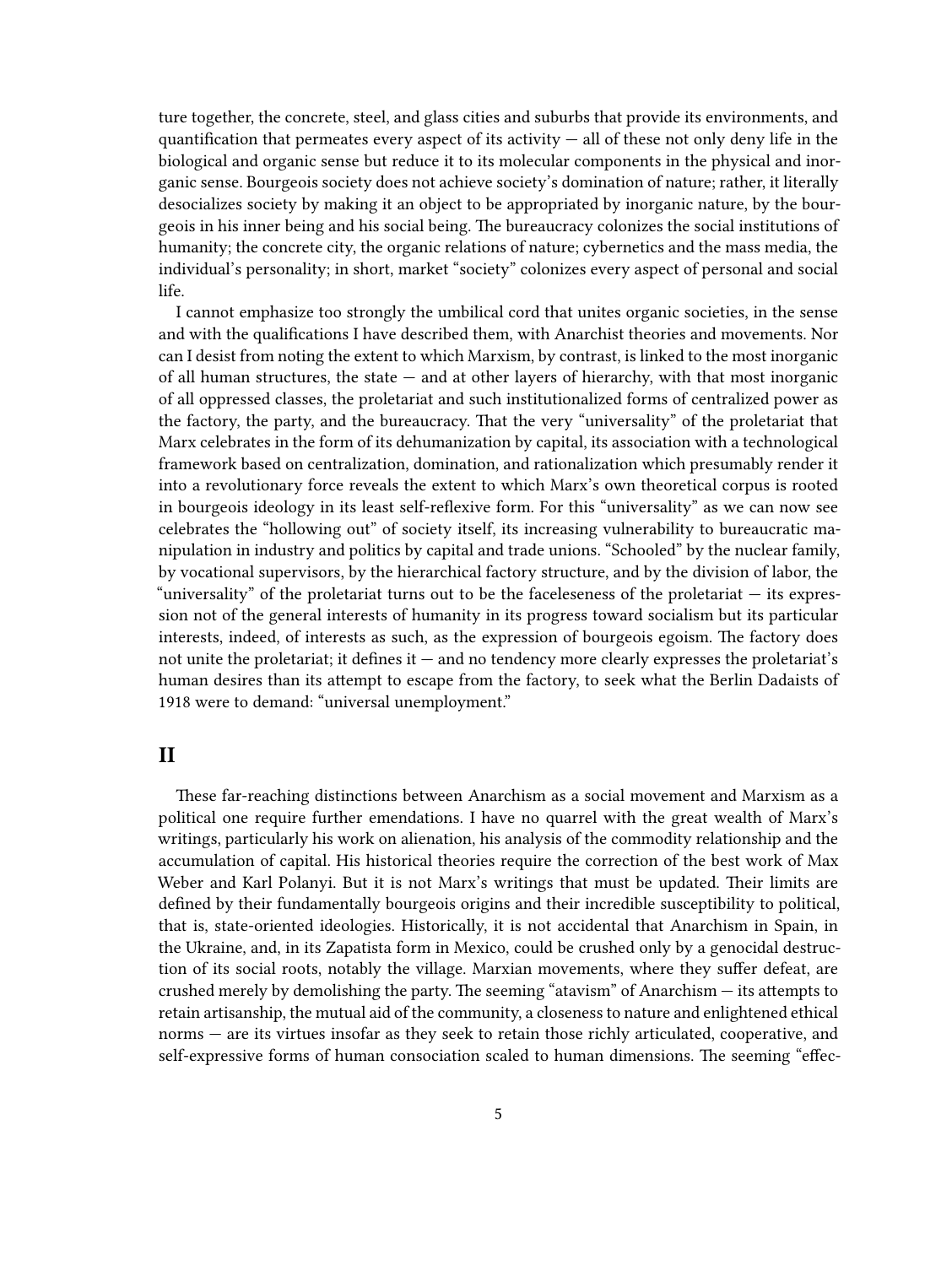tiveness" of Marxism — its attempt to replicate the state in the form of the party, its emphasis on a political apparatus, its scientific thrust and its denial of a prophetic ethical vision — are its vices insofar as they do not demolish the bourgeois state but incorporate it into the very substance of protest and revolution.

Not accidentally, Marxism has been most sharply alienated from itself. The attempt to "update" Marxian theory, to give it relevance beyond the academy and reformist movements, has added an obfuscating eclectic dimension to its ideological corpus. In response to the Russian general strike of 1905, Rosa Luxemburg was obliged to make the "mass strike" — a typical Anarchist "strategy" — palatable to the Second International — this, not without grossly distorting Engel's view on the subject and the Anarchist view as well. $2$  Lenin was to perform much the same acrobatics in *State and Revolution* in 1917 when events favored the Paris Commune as a paradigm, again assailing the Anarchists while concealing Marx's own denigrating judgment of the uprising in the later years of his life. Similar acrobatics were performed by Mandel, Gorz, et al in May-June 1968, when all of France was swept into a near-revolutionary situation.

What is significant, here, is the extent to which the theory follows events which are essentially alien to its analysis. The emergence of the ecology movement in the late 1960s, of feminism in the early 1970s, and more belatedly, of neighborhood movements in recent years has rarely been viewed as a welcome phenomenon by Marxist theorists until, by the sheer force of events, it has been acknowledged, later distorted to meet economistic, Marxist criteria, and attempts are ultimately made to absorb it. At which point, it is not Anarchism, to which these issues are literally indigenous, that has been permitted to claim its relevancy and legitimacy to the problems of our era but rather Marxism, much of which has become the ideology of state capitalism in half of the world. This obfuscating development has impeded the evolution of revolutionary consciousness at its very roots and gravely obstructs the evolution of a truly self-reflexive revolutionary movement.

By the same token, Anarchism has acquired some bad Marxist habits of its own, notably an ahistorical and largely defensive commitment to its own past. The transformation of the sixties counterculture into more institutionalized forms and the decline of the New Left has created among many committed Anarchists a longing for the ideological security and pedigree that currently afflicts many Marxist sects. This yearning to return to a less inglorious past, together with the resurgence of the Spanish CNT after Franco's death, has fostered an Anarchism that is chillingly similar in its lack of creativity to sectarian forms of proletarian socialism, notably anarchosyndicalism. What is lacking in both cases is the proletariat and the historical constellation of circumstances that marked the hundred-year-old era of 1848 to 1938. Anarchist commitments to the factory, to the struggle of wage labor versus capital, share all the vulgarities of sectarian Marxism. What redeems the anarcho-syndicalists from outright congruence with authoritarian Marxism is the form their libertarian variant of proletarian socialism acquires. Their emphasis

 $2$  A distortion all the more odious because the Social Democratic rank-and-file had been deeply moved, ideologically as well as emotionally, by the 1905 events. "The anarchists and syndicalists who had previously been driven underground by orthodox Social Democracy now rose to the surface like mushrooms on the periphery of the SPD," observes Peter Nettl rather disdainfully in his biography of Luxemburg; "when it came to something resembling 'their' general strike they felt they were close to legitimacy once more." And, indeed, with good reason: "For the first time for years anarchist speakers appeared on provincial Socialist platforms by invitation. The orthodox party press led by Vorwarts was much more cautious; but it, too, gave pride of place [albeit if not of doctrine — M. B.] to Russian events and for the first few months abstained from wagging blunt and cautious fingers over the differences between Russian chaos and German order." (Peter Nettl, *Rosa Luxemburg*, Oxford University Press, 1969, abridged version, pp. 203–4).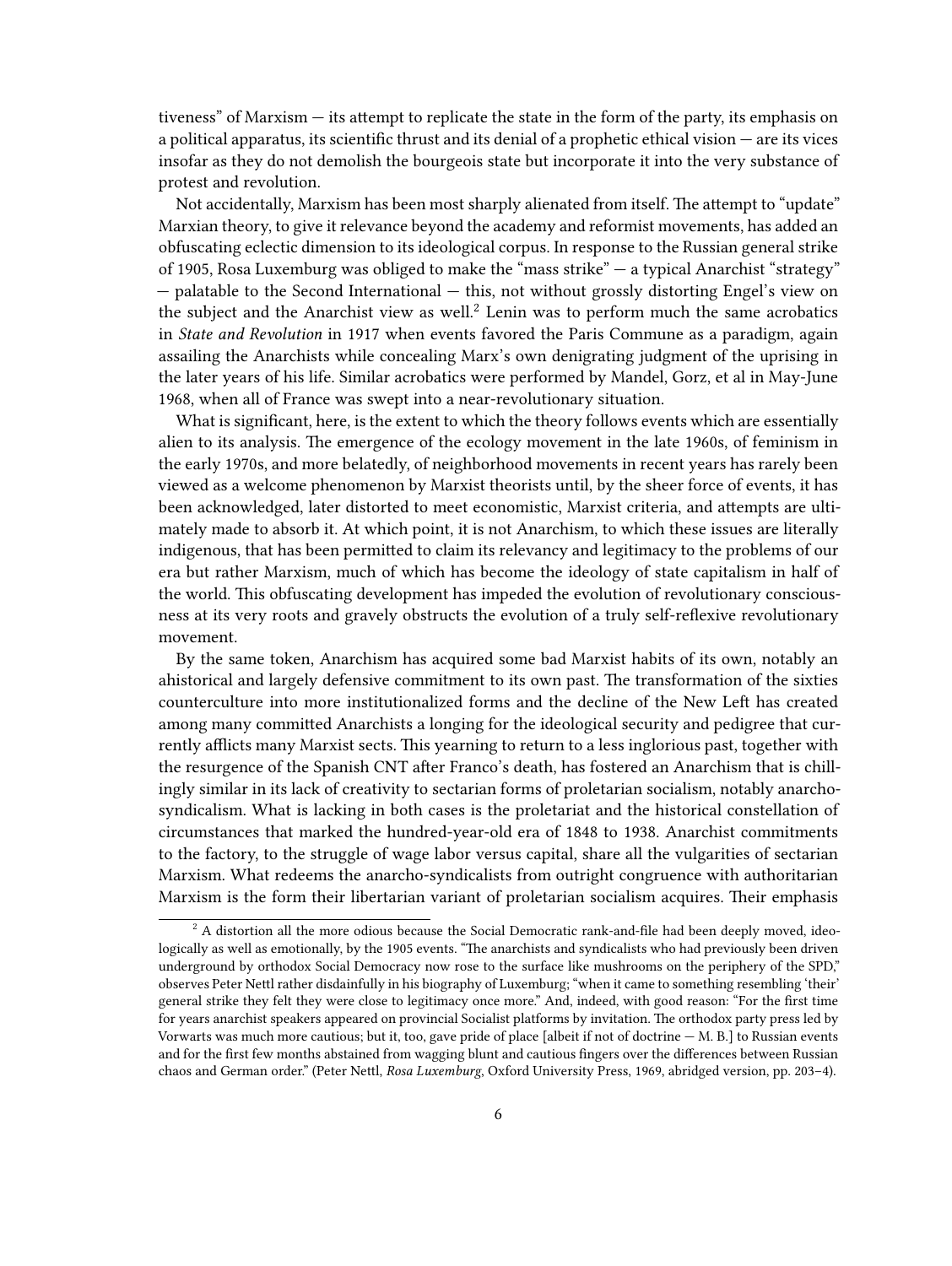on an ethical socialism, on direct action, on control from below, and their apolitical stance may serve to keep them afloat, but what tends to vitiate their efforts — this quite aside from the historical decline of the workers movement as a revolutionary force  $-$  is the authoritarian nature of the factory, the pyramidal structure fostered by syndicalist theory, and the reliance anarchosyndicalists place on the unique role of the proletariat and the social nature of its conflict with capital.

Viewed broadly, anarcho-syndicalism, Proudhonianism, and Bakuninism belong to an irretrievable past. I say this not because they lack ideological coherence and meaning — indeed, Proudhon's emphasis on federalism still enjoys its original validity  $-$  but simply because they speak to epochs which have faded into history. There is much they can teach us, but they have long been transcended by historically new issues — in my view, more fundamental in their libertarian implications — to which the entire Left must now address itself. This does not mean the "death" or even the "transcendence" of Anarchism as such once we view the term in its generic and historical meaning, for the issues that confront us are more distinctly social than they have ever been at any time in the past. They literally involve the recreation of a new public sphere as distinguished from the state with the forms, institutions, relations, sensibilities, and culture appropriate to a world that is faced with desocialization at every level of life. For Marxism, these issues are fatal and, in fact, render Marxism itself into ideology in a socially destructive sense.

#### <span id="page-6-0"></span>**III**

We are no longer living in a world where revolutionary consciousness can be developed primarily or even significantly around the issue of wage labor versus capital. I do not wish to denigrate the significance of this century-old conflict. That a class struggle exists between the proletariat and the bourgeoisie (however broadly we choose to define the term "proletariat") hardly requires discussion, anymore than the fact that we live in a capitalist society that is ruled by a capitalist class (again, however broadly we choose to define the term "capitalist"). What is really at issue is that a class struggle does not mean a class war in the revolutionary sense of the term. If the past century has taught us anything, I submit it has demonstrated that the conflict between the proletariat and the bourgeoisie has been neither more nor less revolutionary than the conflict between the plebians and patricians in the ancient world or the serfs and the nobility in the feudal world. Both conflicts did not simply end in an impasse; they never contained the authentic possibilities of transcending the social, economic, and cultural forms within which they occurred. Indeed, the view of history as a history of class struggle is a highly convoluted one that is not exhausted by conflicting economic interests, by class consciousness and identity, or by the economically motivated methods that have so easily rooted socialist and syndicalist ideologist in economic reductionism or what is blithely called a "class analysis."

What lies on the horizon of the remaining portion of this century is not the class struggle as we have known it in the metaphors of proletarian socialism — Socialist or Anarchist. The monumental crisis bourgeois society has created in the form of a disequilibrium between humanity and nature, a crisis that has telescoped an entire geological epoch into a mere century; the expansive notion of human freedom that has given rise of feminism in all its various forms; the hollowing out of the human community and citizenship that threatens the very claims of individuality, subjectivity, and democratic consciousness, perhaps the greatest claim the bourgeois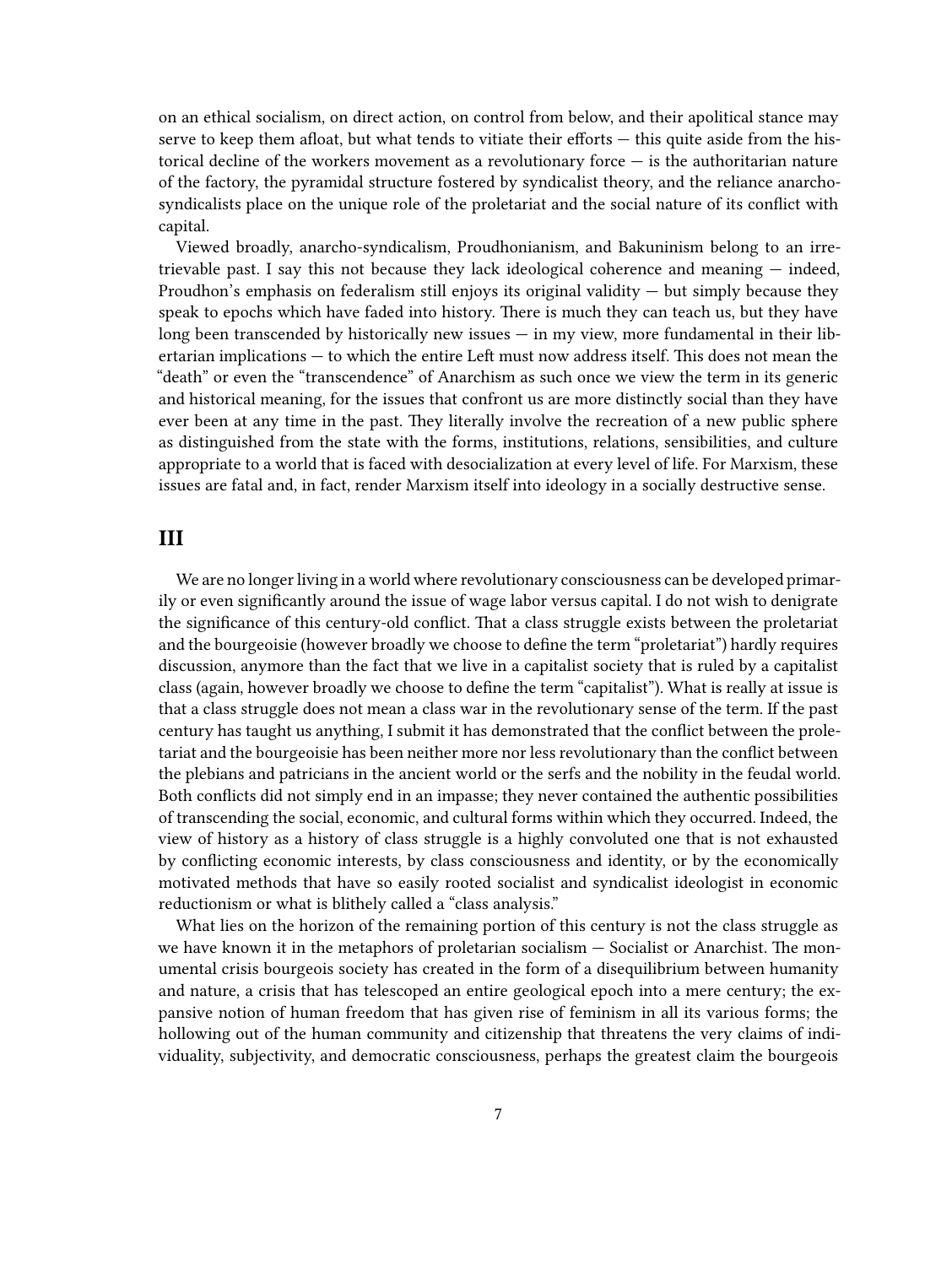epoch has made for itself as a force for progress; the terrifying sense of powerlessness in the face of ever-greater urban, corporate, and political gigantism; the steady demobilization of the political electorate in a waning era of institutional republicanism — all of these sweeping regressions have rendered an economistic interpretation of social phenomena, a traditional "class analysis," and largely conventional political strategies in the forms of electoral politics and party structures grossly inadequate. One must truly torture these issues and grossly warp them into utterly distorted forms to fit them into Marxian categories. Perhaps no less significantly, the far-reaching politicization of the economy itself in the form of state capitalism or its various approximations and the emergence of a highly elaborated bureaucracy have given to the state sweeping historical functions that go far beyond its earlier role as a so-called "executive committee of the ruling class." Indeed, to an appalling extent, they have turned the state into a substitution for society itself.

One must realize the entirely new conditions this constellation of circumstances has produced for radicalism, the extent to which they redefine the revolutionary project theoretically and practically. The technical progress that Socialism once regarded as decisive to humanity's domination of nature and as preconditions for human freedom have now become essential in sophisticating the domination of human by human. Technology now savagely reinforces class and hierarchical rule by adding unprecendented instrumentalities of control and destruction to the forces of domination. The wedding of the economy to the state, far from simplifying the revolutionary project as Engels so naively believed in Anti-Duhring, has reinforced the powers of the state with resources that the most despotic regimes of the past never had at their command. The growing recognition that the proletariat has become — and probably has always been — an organ of capitalist society, not a revolutionary agent gestating within its womb, has raised anew the problem of the "revolutionary agent" in an entirely new and non-Marxian form. Finally, the need for the revolutionary project to view itself as a cultural project (or counterculture, if you will) that encompasses the needs of human subjectivity, the empowerment of the individual, the astheticization of the revolutionary ideal has led, in turn, to a need to consider the structural nature, internal relations, and institutional forms of a revolutionary movement that will compensate, if only in part, for the cultural, subjective, and social negation of the public and the private sphere. Indeed, we must redefine the very meaning of the word "Left" today. We must ask if radicalism can be reduced to a crude form of social democracy that operates within the established order to acquire mass, mindless constituencies or if it must advance a far-reaching revolutionary challenge to desocialization and to every aspect of domination, be it in everyday life or in the broader social arena of the coming historic epoch.

#### <span id="page-7-0"></span>**IV**

Whatever else Anarchism meant in the past — be it the millenarian movements of Christianity, the peasant movements of the Anabaptists, -the Makhnovite and Zapatista militias, the Parisian Enrages and Communards, the Proudhonian artisans, or the early industrial workers who entered the CGT in France and the CNT in Spain — it is clear to me that contemporary Anarchism must address itself in the most sophisticated and radical terms to capitalist, indeed to hierarchical society, in its advanced and, I genuinely believe, its terminal forms. To relegate Anarchism to an ahistorical moral movement based on the virtues of "natural man" and his proclivities for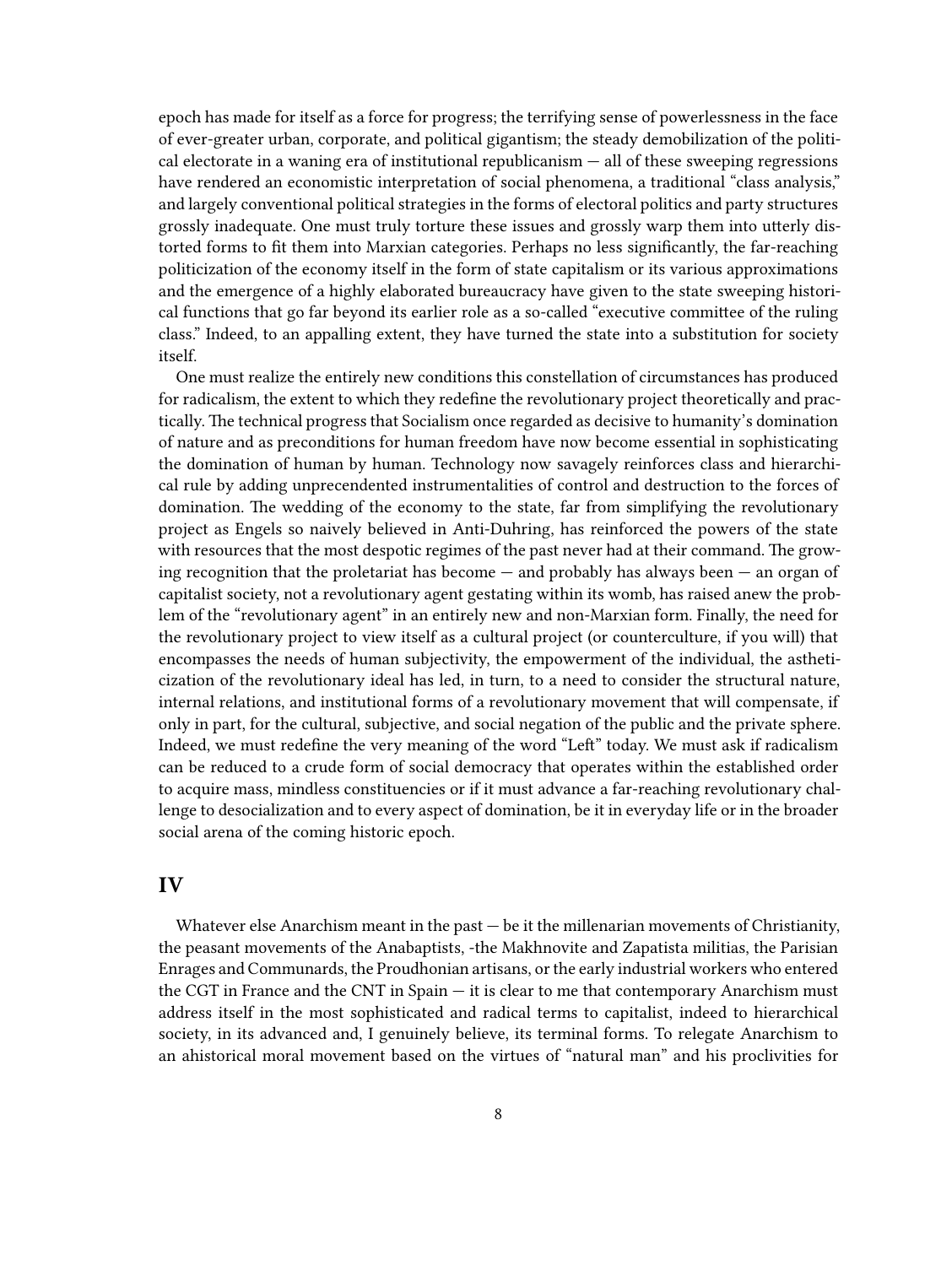mutual aid, to define it merely in terms of its opposition to the state as the source of all evil, worse, to describe Anarchism merely in terms of one of its variants — the Anarchism of Stirner, Proudhon, Bakunin, or Kropotkin, — is to grossly misread Anarchism as a historical movement, to ignore its existence as a social movement in a specific social context. Anarchism does not have the proprietary character of Marxism with its body of definable texts, commentators, and their offshoots. Conceived as a social movement rather than a political one, it is not only deeply woven into the development of humanity but demands historical treatment.

Do I mean to say, then, that Anarchism dissolves into history and has no theoretical identity? My reply would be an emphatic "No." What unites all Anarchist theories and movements are not only their defense of society against the state, of direct action against political action; more fundamentally, I believe, Anarchism by definition goes beyond class exploitation (whose significance it never denies) into hierarchical domination, whose historical significance it increasingly analyzes as the source of authority as such. The domination of the young by the old in tribal gerontacracies, of women by men in patriarchal families, the crude objectification of nature — all precede class society and economic exploitation. In fact, they remain the crucial residual sphere of authority that Marxism and Socialism retain all too comfortably in their notions of a classless society. Anarchism, in effect, provides the materials for an analysis of the nature of freedom and the nature of oppression that go beyond the conventional economistic, nexus of capitalist society into the very sensibility, structure, and nature of human consociation as such. The genesis of hierarchy, which for Marx was an inevitable extension of biology into society, is seen as a social phenomenon within the Anarchist framework, one which has its most consolidating source in patriarchy and the supremacy of the male's civil domain over the woman's domestic domain. I know of no more brilliant statement of this far-reaching shift than Horkheimer's and Adorno's passage on "animals" at the end of the *Dialectic of Enlightenment*: "For millena men dreamed of acquiring absolute mastery over nature, of converting the cosmos into one immense huntingground. " (p. 248) Inevitably, the genesis of hierarchy and domination yields the objectification of nature as mere natural resources, of human beings as mere human resources, of community as mere urban resources in short, the reduction of the world itself to inorganic technics and a technocratic sensibility that sees humankind as a mere instrument of production.

I have tried to show elsewhere that Marx sophisticates and extends this trend into socialism and, unwittingly, reduces socialism to ideology. (See my "Marxism as Bouregois Sociology," *Our Generation*, Vol. 13, No. 3) What concerns me for the present is that Anarchism, often intuitively, assembles the materials for a deeper, richer, and more significantly, a broads insight and grasp into the dialectic of domination and freedom, this by reaching beyond the factory and even the marketplace into hierarchical relations that prevail in the family, the educational system, the community, and in fact, the division of labor, the factory, the relationship of humanity to nature, not to speak of the state, bureaucracy, and the party. Accordingly, the issues of ecology, feminism, and community are indigenous concerns of Anarchism, problems which it often advances even before they acquire social immediacy — not problems which must be tacked on to its theoretical corpus and distorted to meet the criteria of an economistic, class-oriented viewpoint. Hence, Anarchism, by making these issues central to its social analyses and practice has acquired a relevance that, by far, overshadows most trends in present-day socialism. Indeed, Anarchism has become the trough in which Socialism eclectically nourishes itself on an alien diet of "socialist feminism," the "economics of pollution," and the "political economy of urbanism."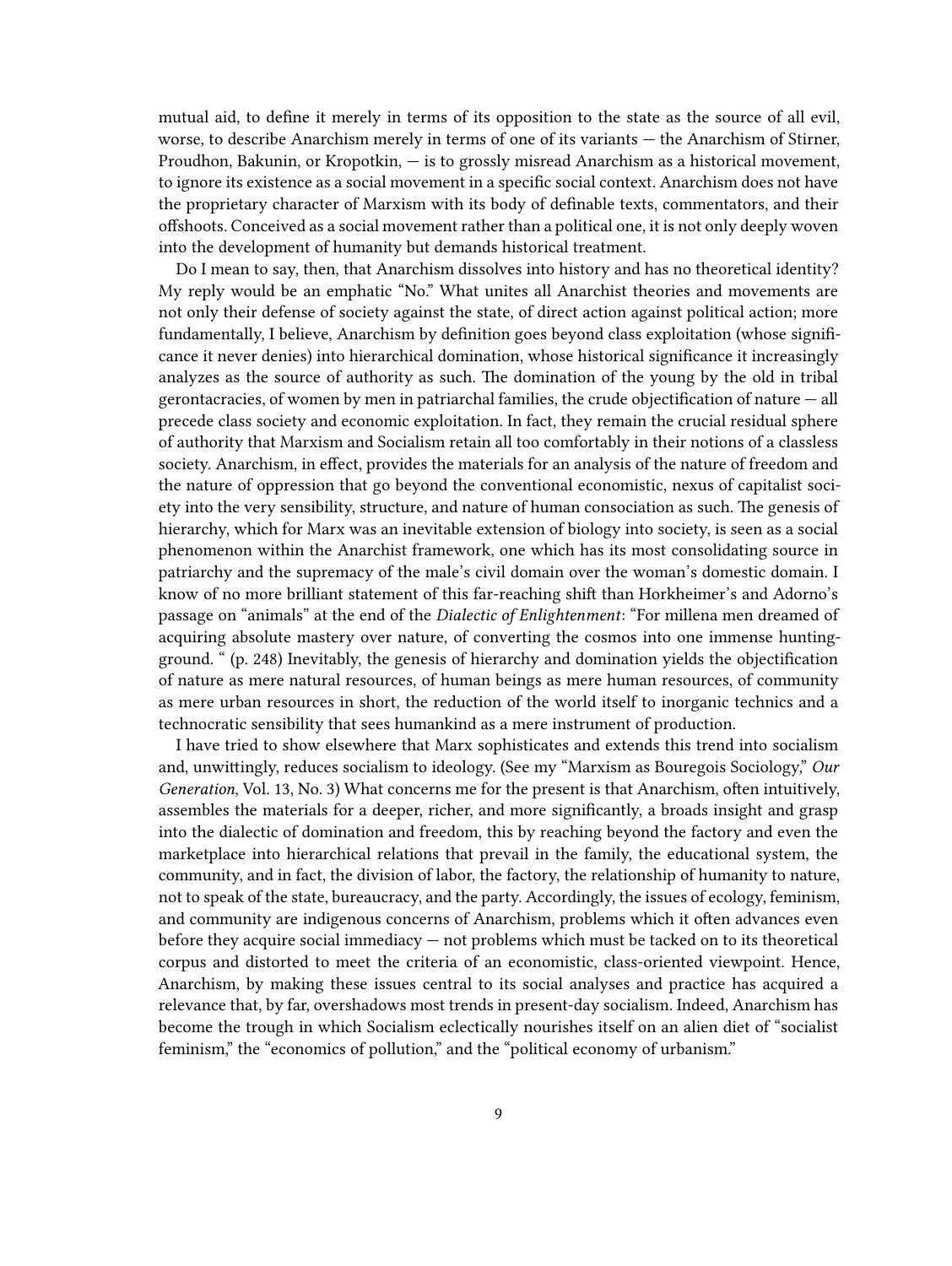Secondly, Anarchism has faced the urgent problem of structuring itself as a revolutionary movement in the form of the very society it seeks to create. It should hardly be necessary to demolish the preposterous notion that hierarchical forms of organization are synonymous with organization as such, anymore than it should be necessary to demolish the notion that the state has always been synonymous with society. What uniquely distinguishes Anarchism from other socialisms is it commitment to a libertarian confederal movement and culture, based on the coordination of human-scaled groups, united by personal affinity as well as ideological agreement, controlled from below rather than from "above," and committed to spontaneous direct action. Here, it fosters embryonic growth, cell by cell as it were, as distinguished from bureaucratic growth by fiat and inorganic accretion. At a time when consociation is faced with the deadly prospect of dissociation, Anarchism opposes social form to political form, individual empowerment through direct action to political powerlessness through bureaucratic representation. Thus Anarchism is not only the practice of citizenship within a new public sphere, but the self-administration of the revolutionary movement itself. The very process of building an Anarchist movement from below is viewed as the process of consociation, self-activity and self-management that must ultimately yield that revolutionary self that can act upon, change and manage an authentic society.

I have merely scratched the wails of a considerable theoretical corpus and critique that would require volumes to develop in detail. Let me emphasize that the most advanced Anarchist theories, today, do not involve a mystical return to a "natural man," a crude anti-statism, a denial of the need for organization, a vision of direct action as violence and terrorism, a mindless rejection of sophisticated theory, an opaqueness to what is living in the work of all Socialist theories. Anarchist critique and reconstruction reach far and deep into the Socialist and bourgeois traditions. If Anarchism is the "return of a ghost," as Adorno once insisted, we may justly ask why this "ghost" continues to haunt us today. This reality can only be answered rationally if one remembers that the "ghost" is nothing less than the attempt to restore society, human consociation at the present level of historical development, in the face of an all-ubiquitious state and bureaucracy with its attendant depersonalization of the individual and its demobilization of the public and the public sphere. By the same token, the bourgeois essence of Socialism, particularly in its Marxian form, lies in its inglorious celebration of the massification of the citizen into the proletarian, of the factory as the public sphere, of cultural impoverishment as "class consciousness," of the retreat from the social to the economic, of the triumph of technics over nature and of science over ethics. If Anarchism is a "ghost," it is because human consociation itself threatens to become spectral; if Marxism is a "living presence," it is because the market threatens to devour social life. Adorno's metaphors become confused in the name of a false "historicism" where even the past actually enjoys more vitality than the present, a vitality that can never be recovered without giving life to the "ghost" itself. If the state, bureaucracy, and "masses" are to be exorcised, it is not Anarchism that will be removed from the stage of history but Marxism, with its centralized parties, hierarchies, economistic sensibilities, political strategies, and class mythologies.

#### <span id="page-9-0"></span>**V**

There is much I have been obliged to omit. My limited time makes it impossible for me to deal with such delectable questions as the nature of the "revolutionary agent" today, the relationship of Anarchist practice to the political sphere (a more complex issue than is generally supposed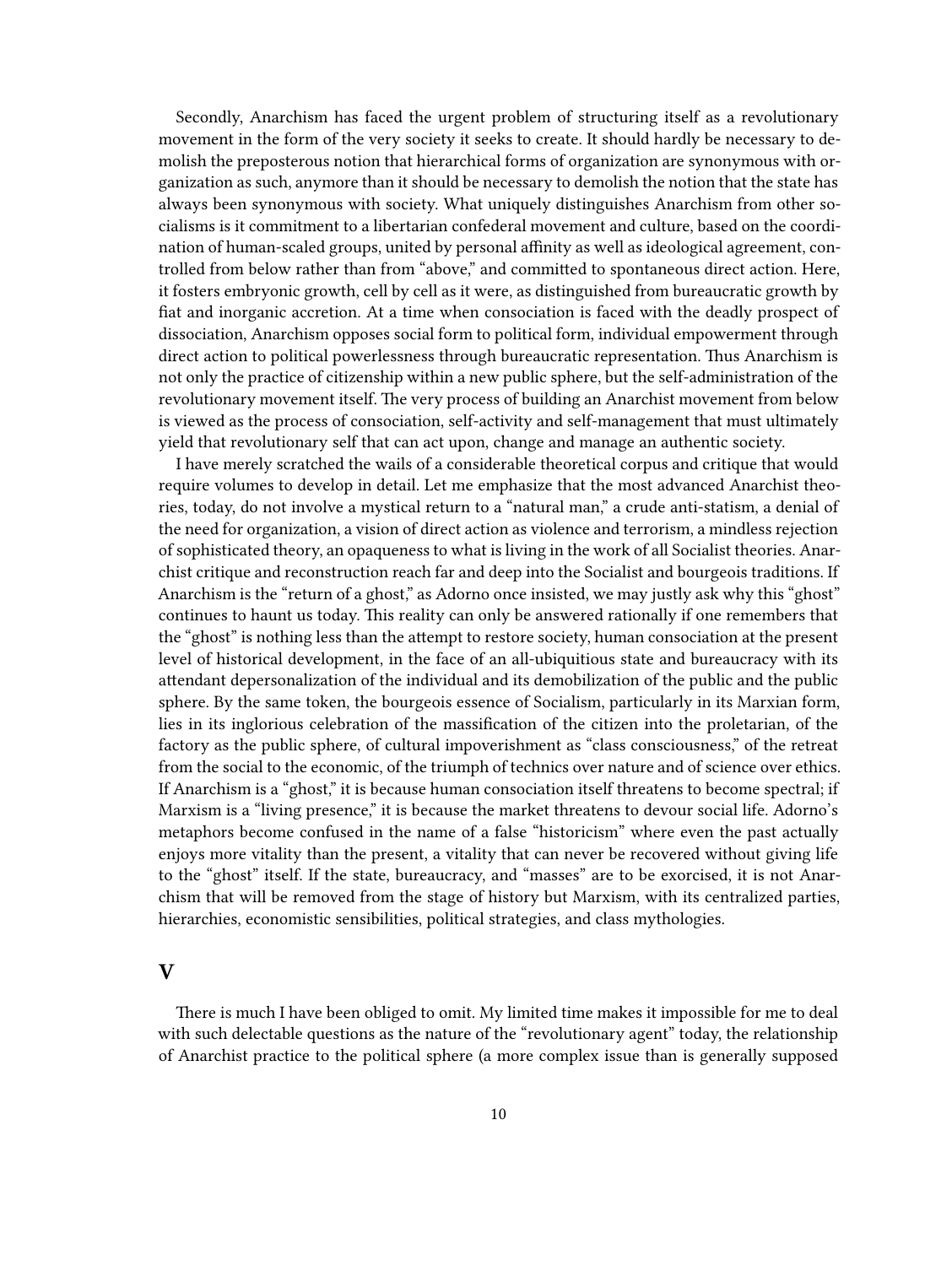when one recalls that Anarchists played a significant role in the electoral activities of the Montreal Citizens Movement), the details of Anarchist organizational structures, the relationship of Anarchism to the counterculture, to feminism, to the ecology movement, to neo-Marxist tendencies, and the like.

But allow me to conclude with this very important consideration. At a time when the proletariat is quiescent  $-$  historically, I believe  $-$  as a revolutionary class and the traditional factory faces technological extinction, Anarchism has raised almost alone those ecological issues, feminist issues, community issues, problems of self-empowerment, forms of decentralization, and concepts of self-administration that are now at the foreground of the famous "social question." And it has raised these issues from within its very substance as a theory and practice directed against hierarchy and domination, not as exogenous problems that must be "coped" with or warped into an economistic interpretation subject of class analysis and problems of material exploitation.